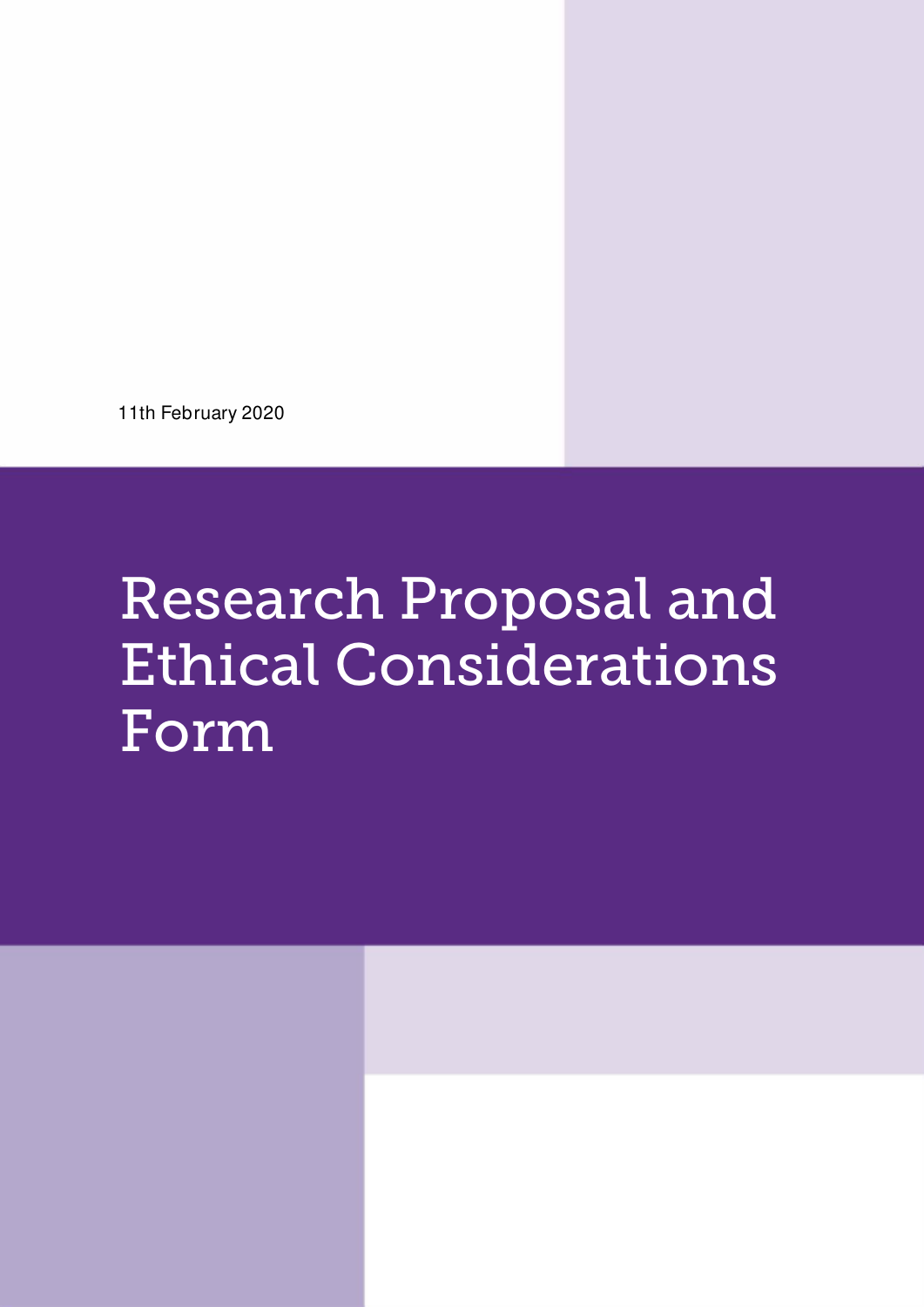| <b>Version Control</b>                                             |                       |            |                                 |                                               |                        |                                                                     |  |  |  |
|--------------------------------------------------------------------|-----------------------|------------|---------------------------------|-----------------------------------------------|------------------------|---------------------------------------------------------------------|--|--|--|
| <b>Quality</b><br><b>Assurance</b><br>Access to<br><b>Document</b> | Website: public       |            |                                 | <b>NAS: Internal ILMI</b><br><b>Staff</b>     |                        | <b>Canvas: Lecturers,</b><br>Students, Internal<br><b>Verifiers</b> |  |  |  |
|                                                                    | tick () if applicable |            |                                 | tick $\langle \sqrt{j} \rangle$ if applicable |                        | tick $(\sqrt{})$ if applicable                                      |  |  |  |
|                                                                    |                       |            |                                 |                                               |                        |                                                                     |  |  |  |
| <b>Type of Document</b>                                            |                       | Code       | Change<br>Originator<br>/ Owner | <b>Effective</b><br>Date                      | <b>Changes</b><br>Done | Approver                                                            |  |  |  |
| Research Proposal and<br><b>Ethical Considerations</b><br>Form     |                       | Doc_063_v1 | Tamsin<br>Xuereb                | 30/01/2020                                    | N/A                    | Director of<br><b>Studies</b>                                       |  |  |  |



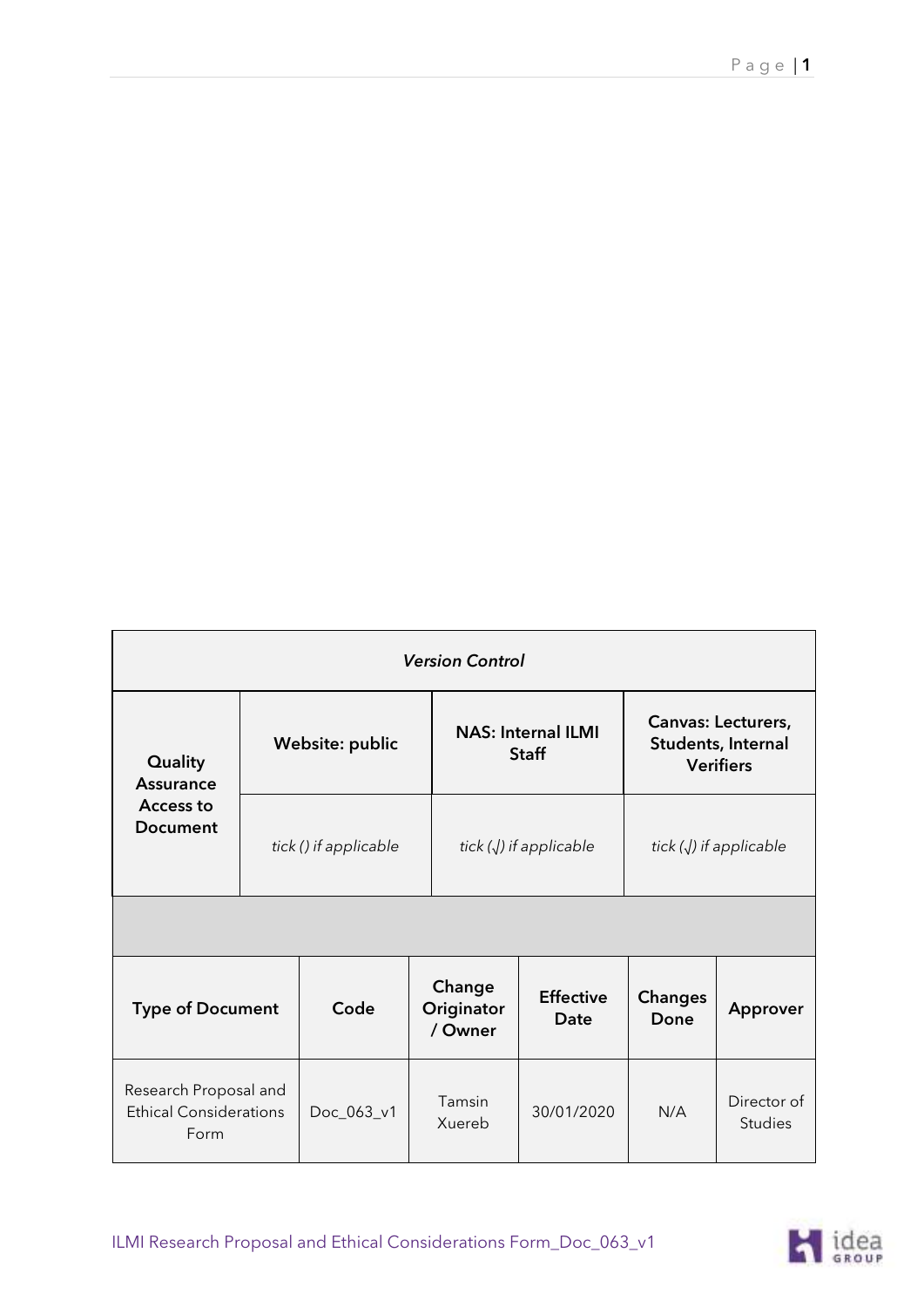### Instructions for Document Users

All Idea Leadership Management Institute (ILMI) students, lecturers and other internal staff can access revised and approved documents related to the ILMI Policies and Procedures from Canvas LMS link: <https://ideaed.instructure.com/courses/55>

### Continuous Improvement

Procedures are meant to be 'living' documents that need to be applied, executed and maintained. If the procedure does not reflect the current, correct work practice, it needs to be updated. Please contact us on: +356 2145 6310

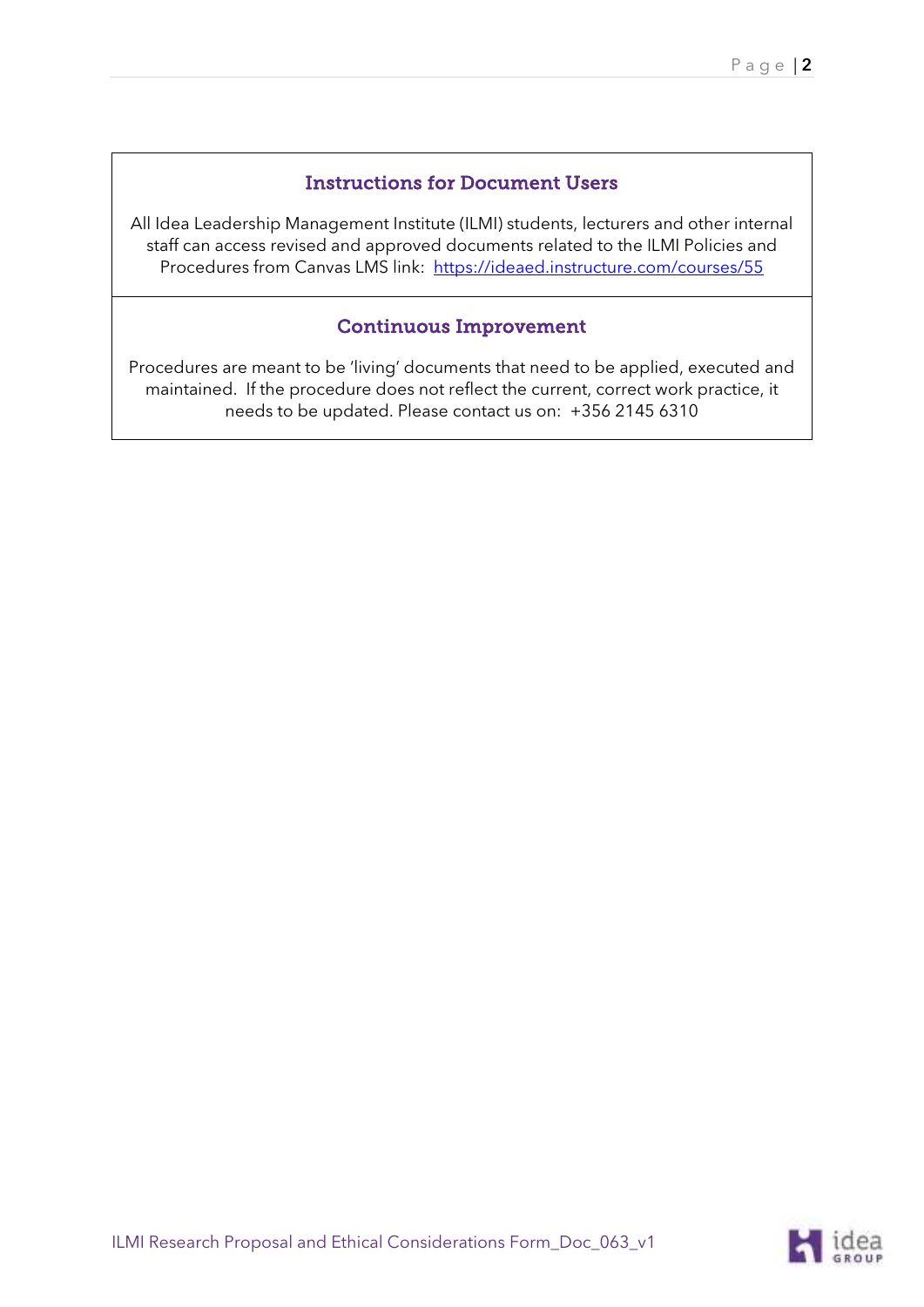# **Contents**

| 2.0 |  |
|-----|--|
|     |  |
| 4.0 |  |
| 5.0 |  |
| 6.0 |  |

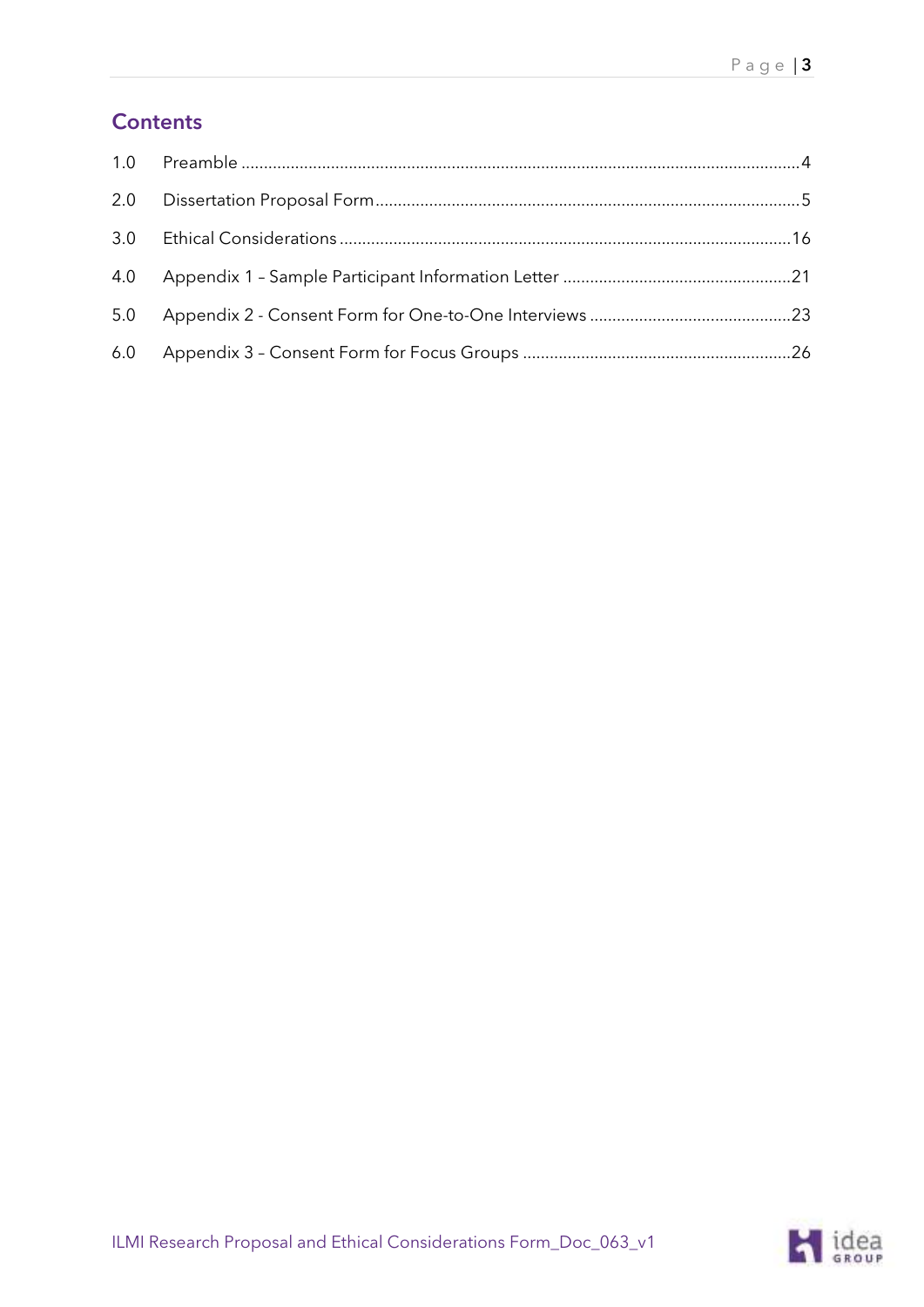# <span id="page-4-0"></span>1.0 Preamble

You have been instructed by your Research Methods lecturer to prepare your Dissertation Proposal. As you are already aware, the dissertation is the final component to completing your Master's or Bachelor's programme. Your dissertation proposal needs to be completed by filling in the below sections, then uploading it on CANVAS as per usual assignment procedure. You are also requested to fill in the Ethical Considerations section.

You will find a sample participation information letter (Appendix 1), and consent forms for individual interviews (Appendix 2) and focus groups (Appendix 3) which every participant in your study needs to fill in when you start conducting your research.

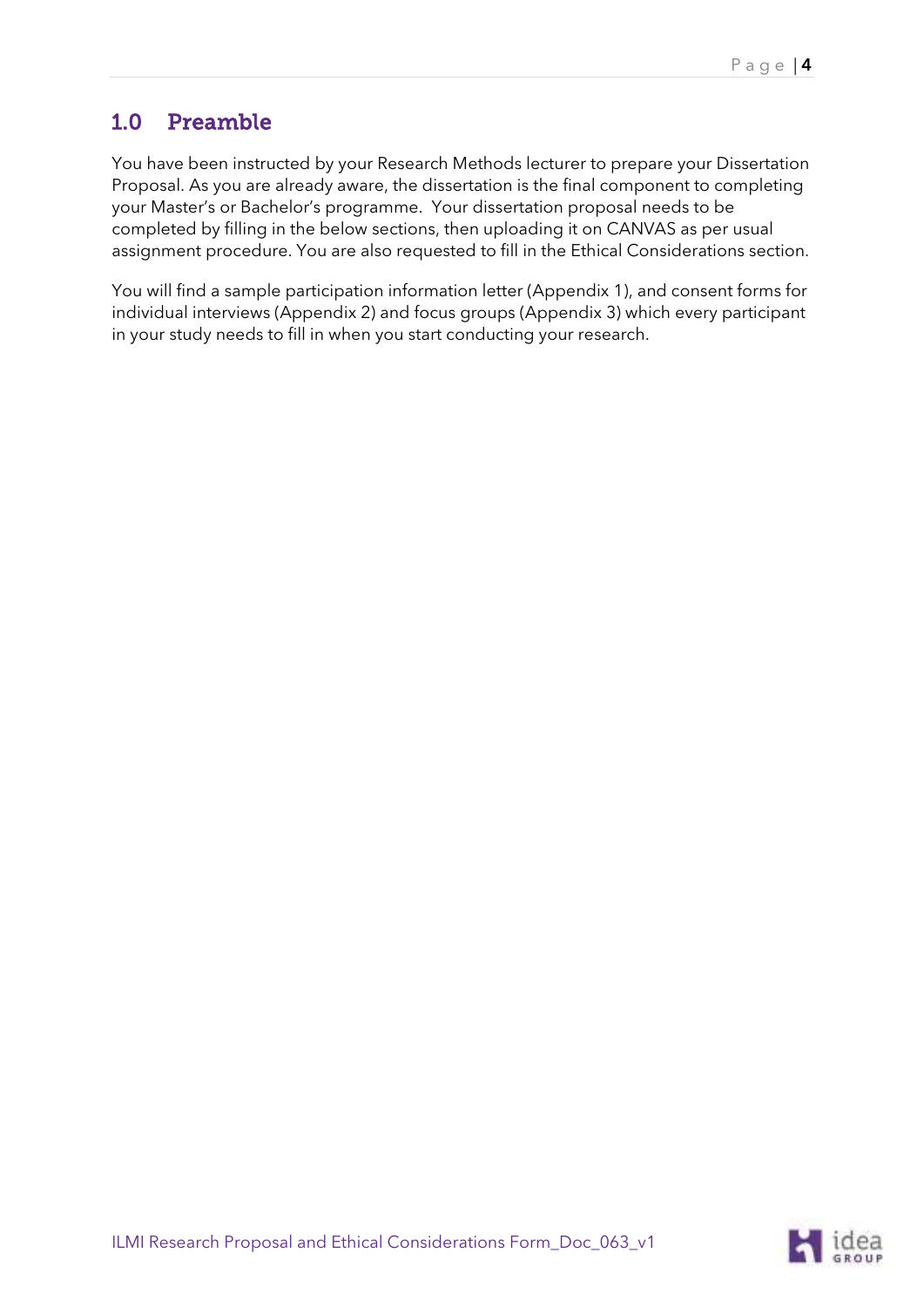# <span id="page-5-0"></span>2.0 Dissertation Proposal Form

Please fill in all the boxes below providing all the necessary information as instructed by your lecturer during your Research Methods Module.

#### Introduction

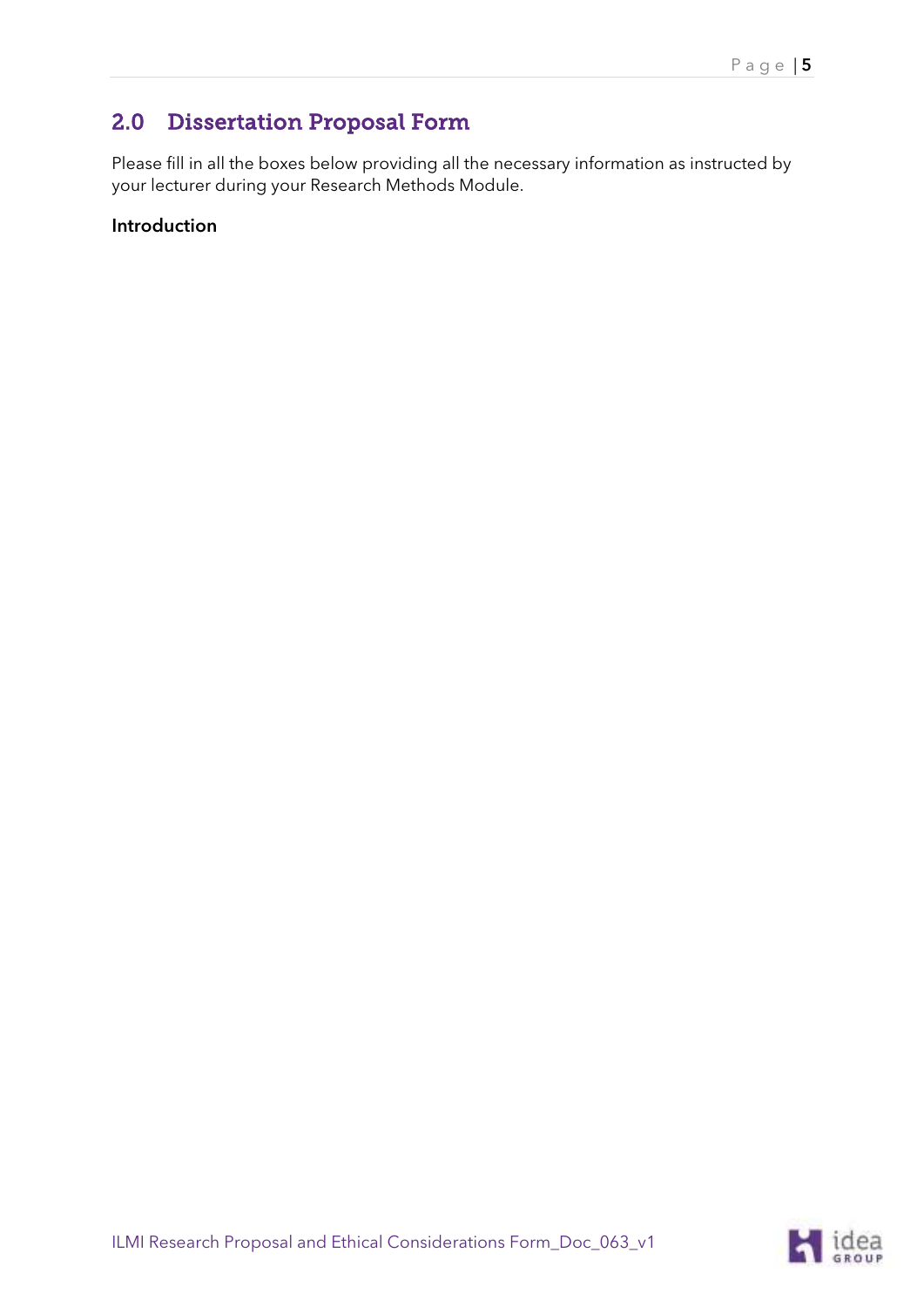### Short Literature Review

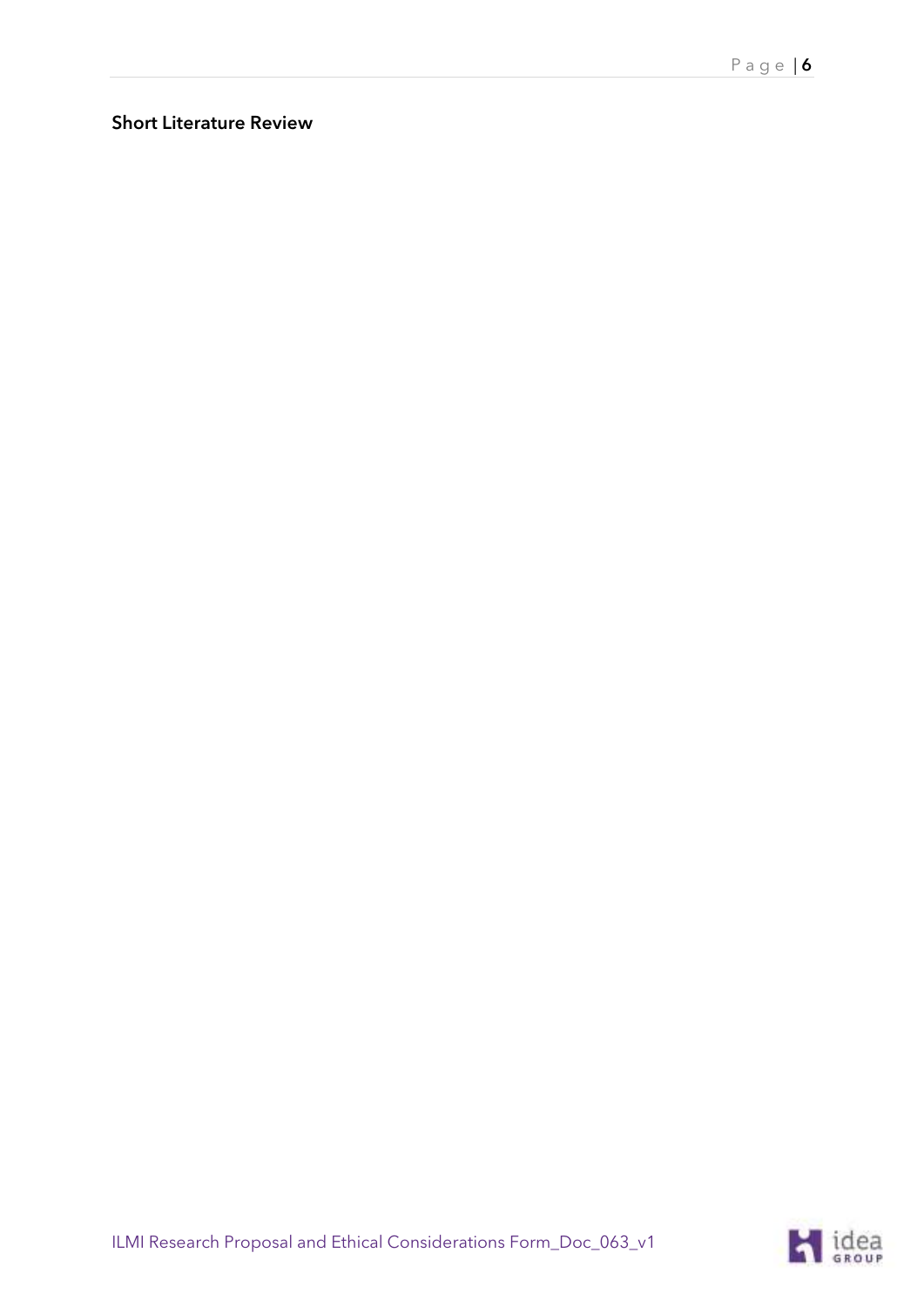# Research Objectives

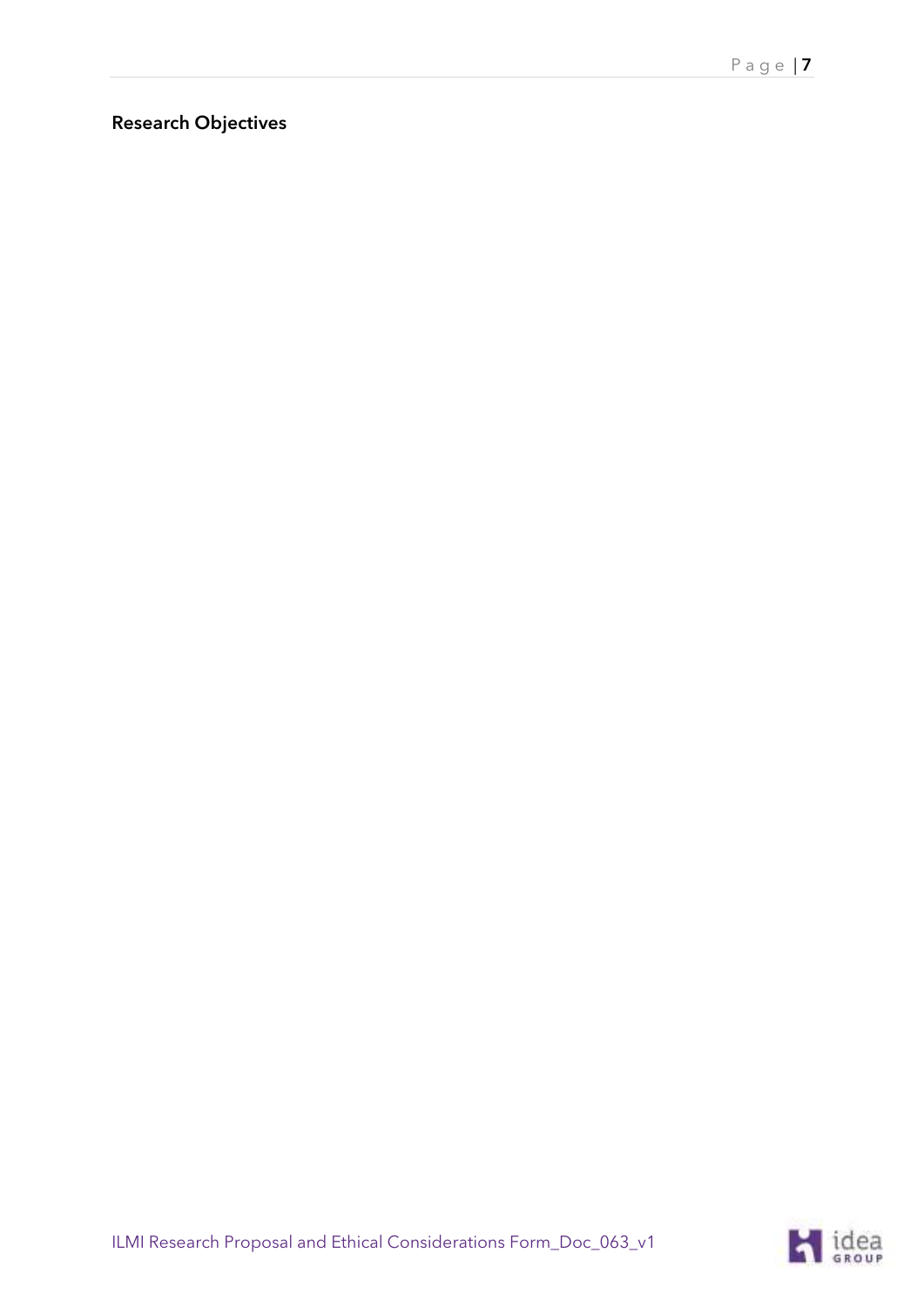# Research Question(s)

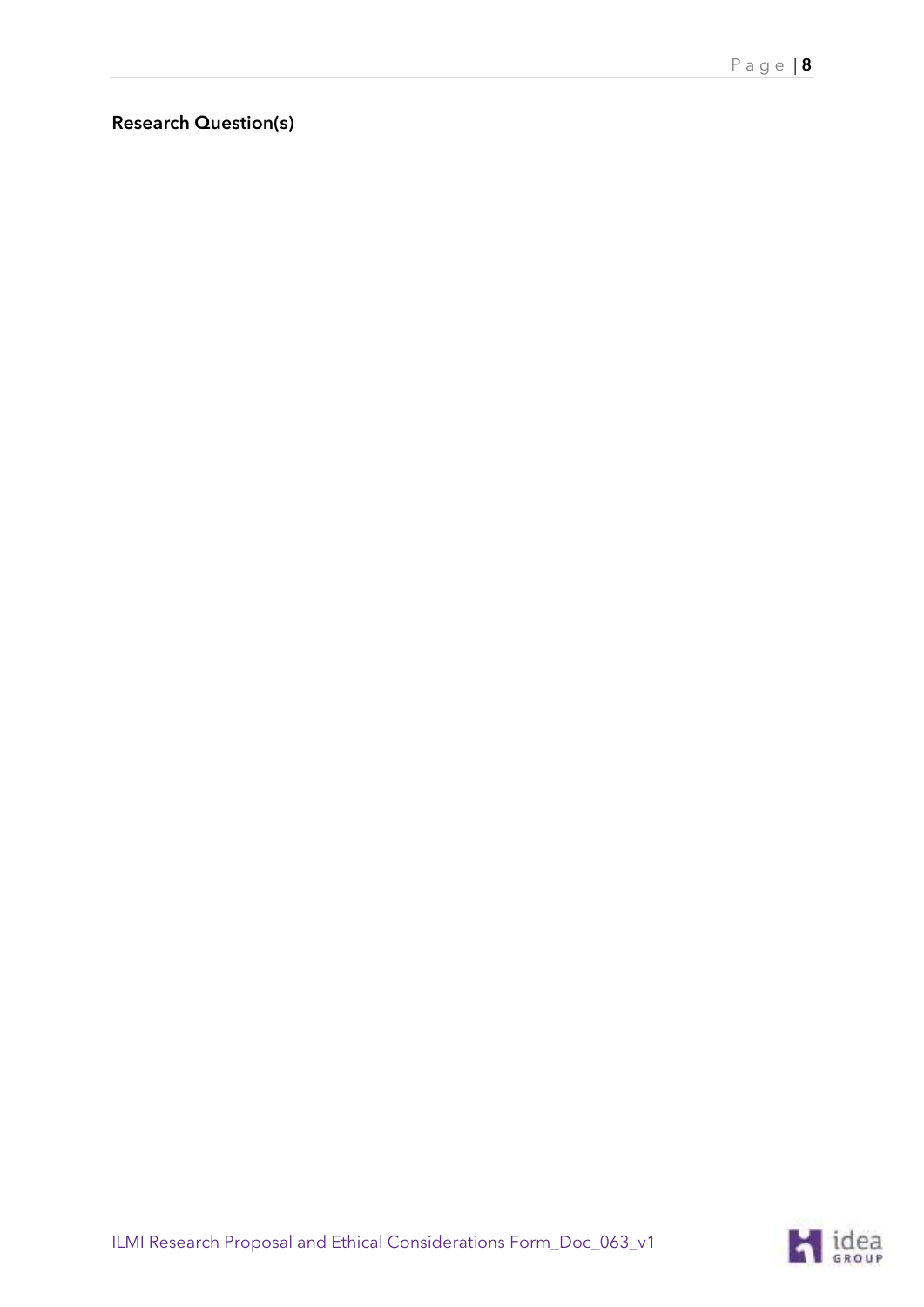Research Model (if you are following a deductive approach)

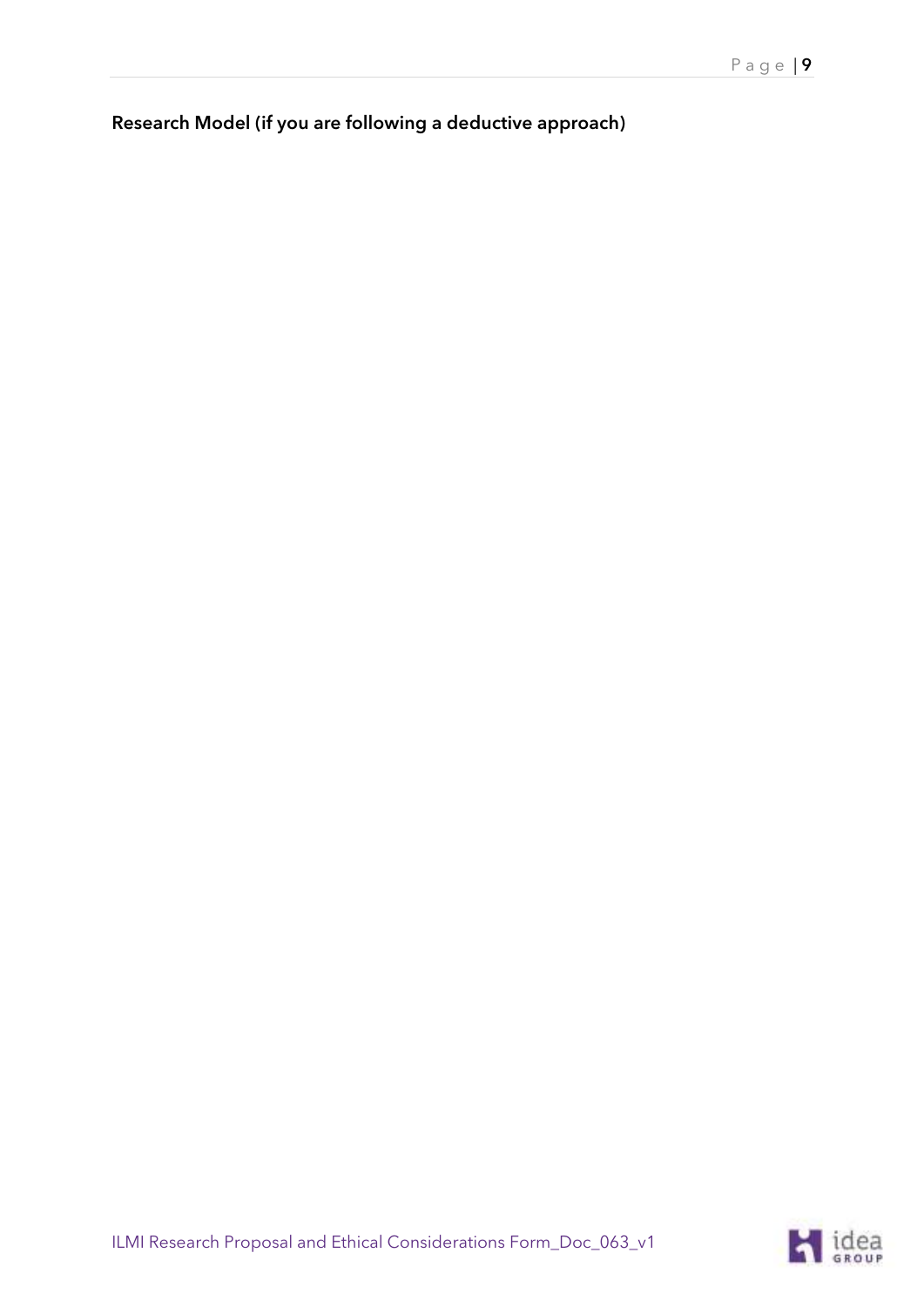Research Hypotheses (if you are following a deductive approach)

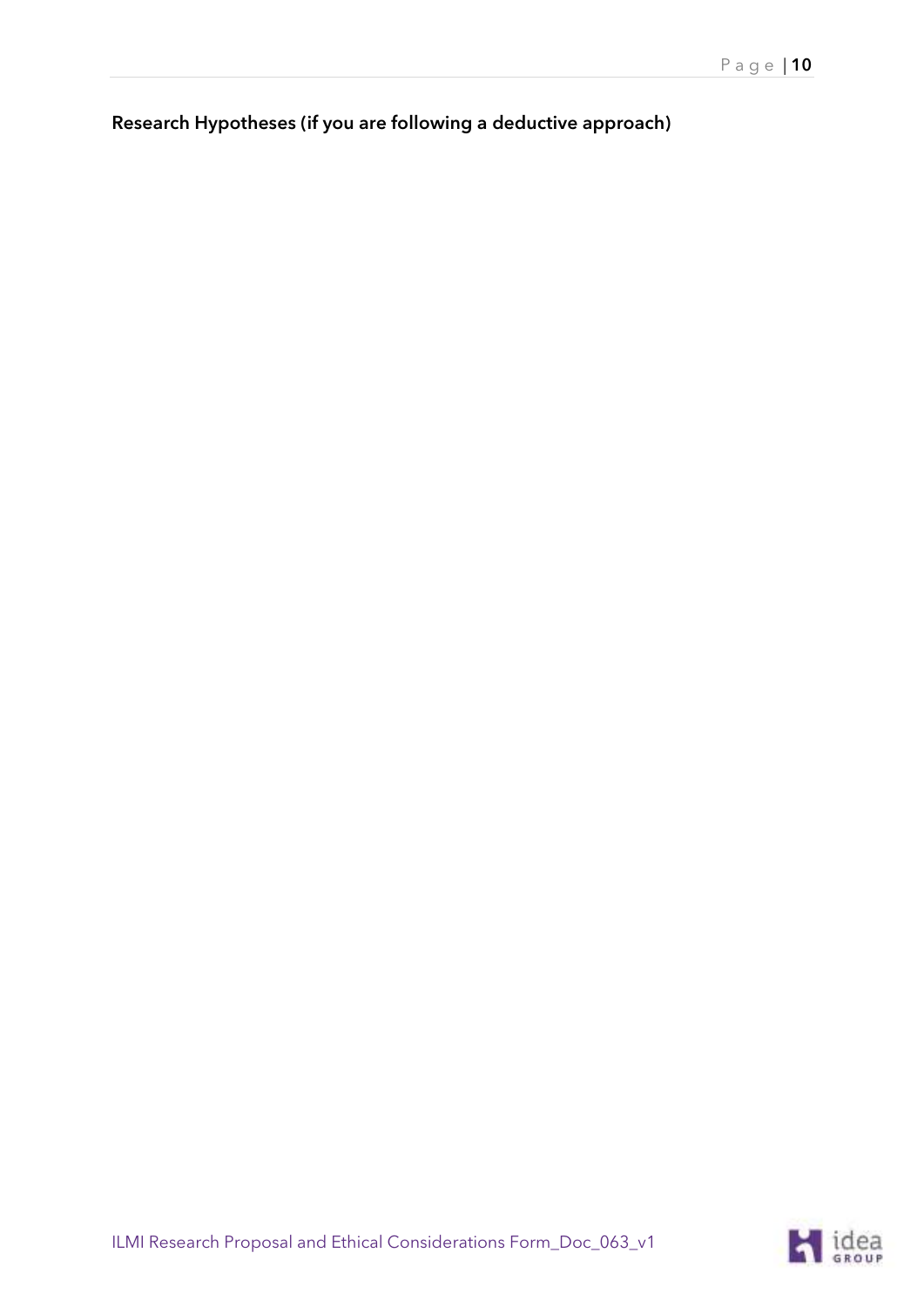# Data Gathering Methods

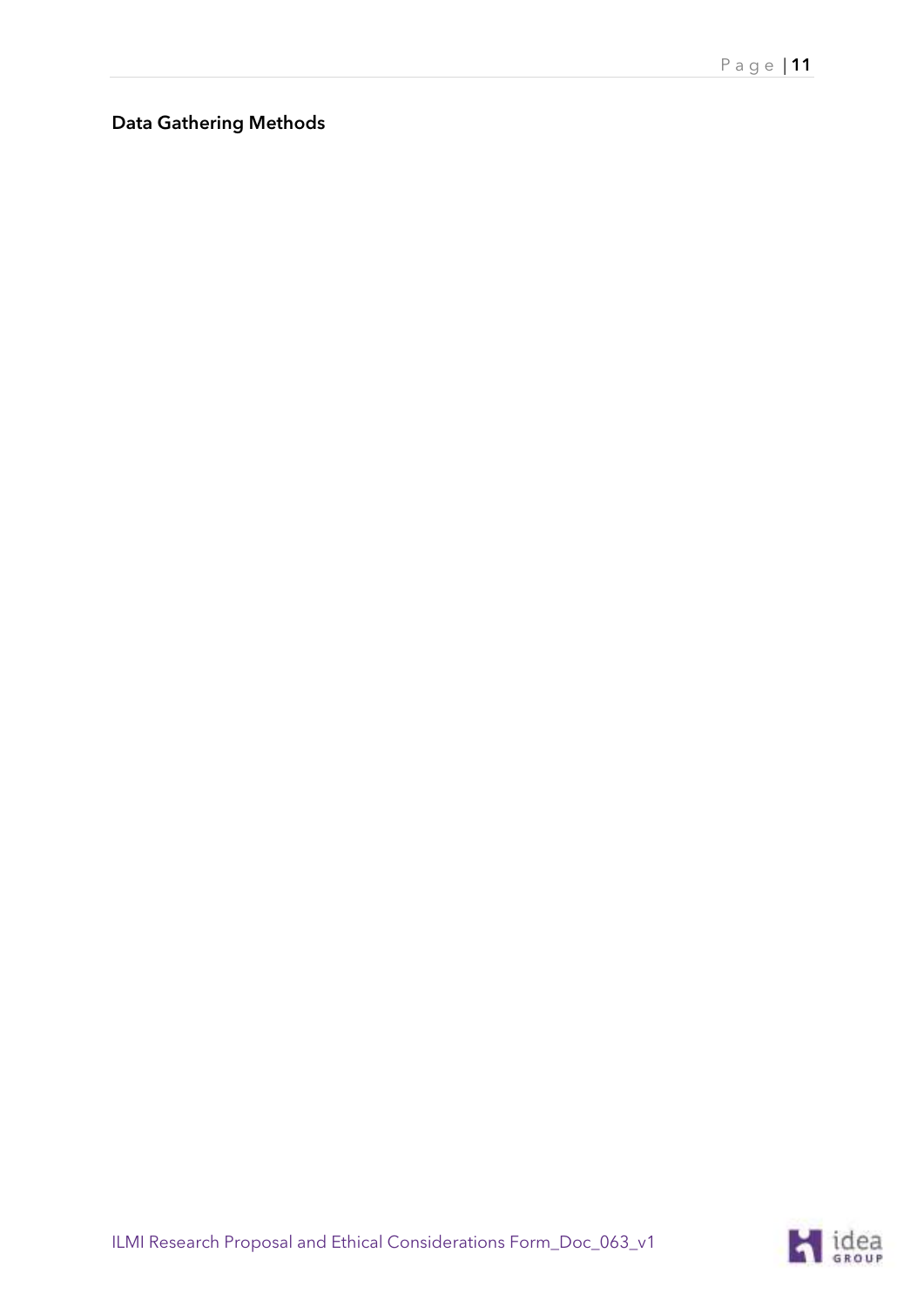Methods of Assessment (how you intend to analyse the data)

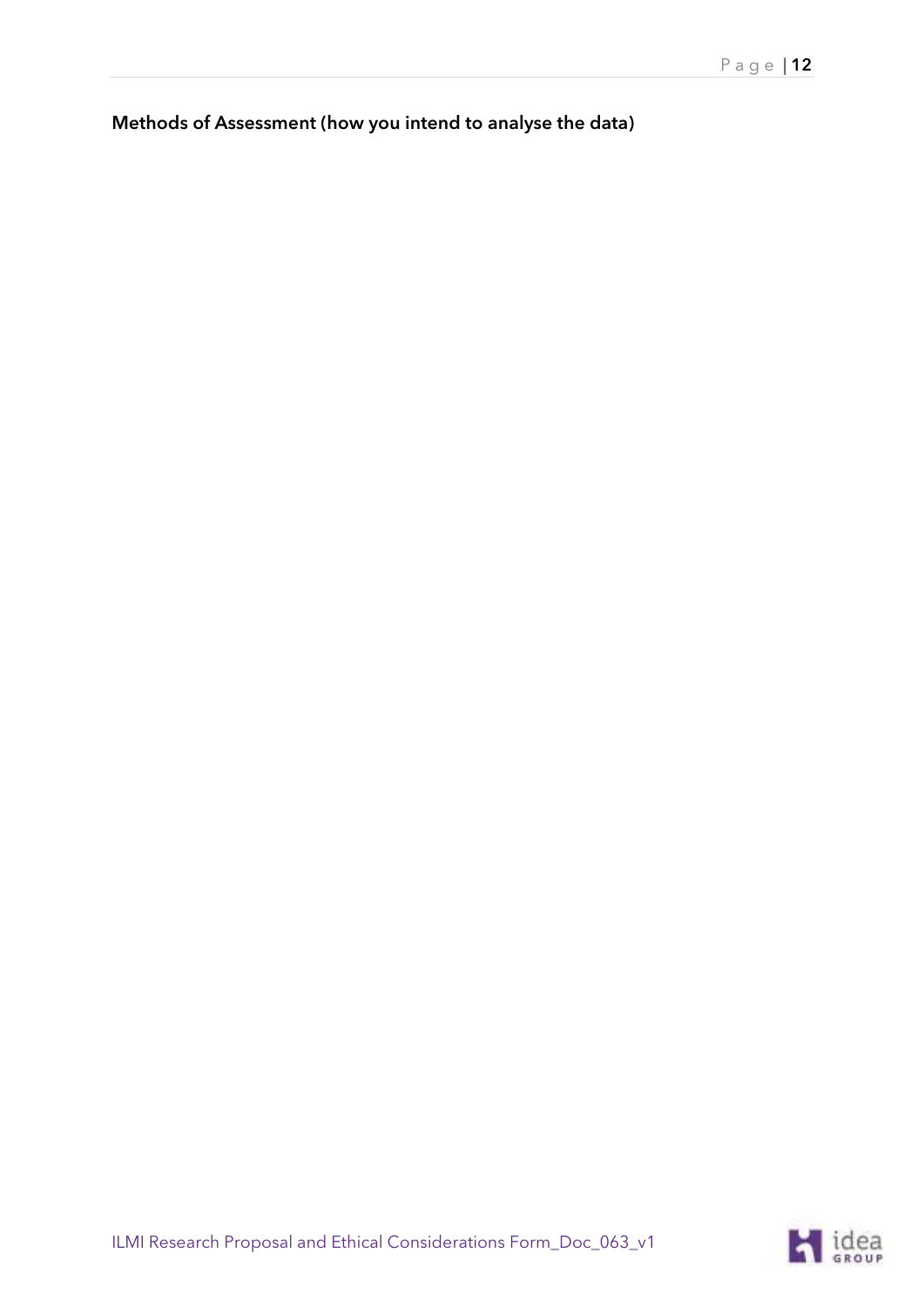# Identified Sample

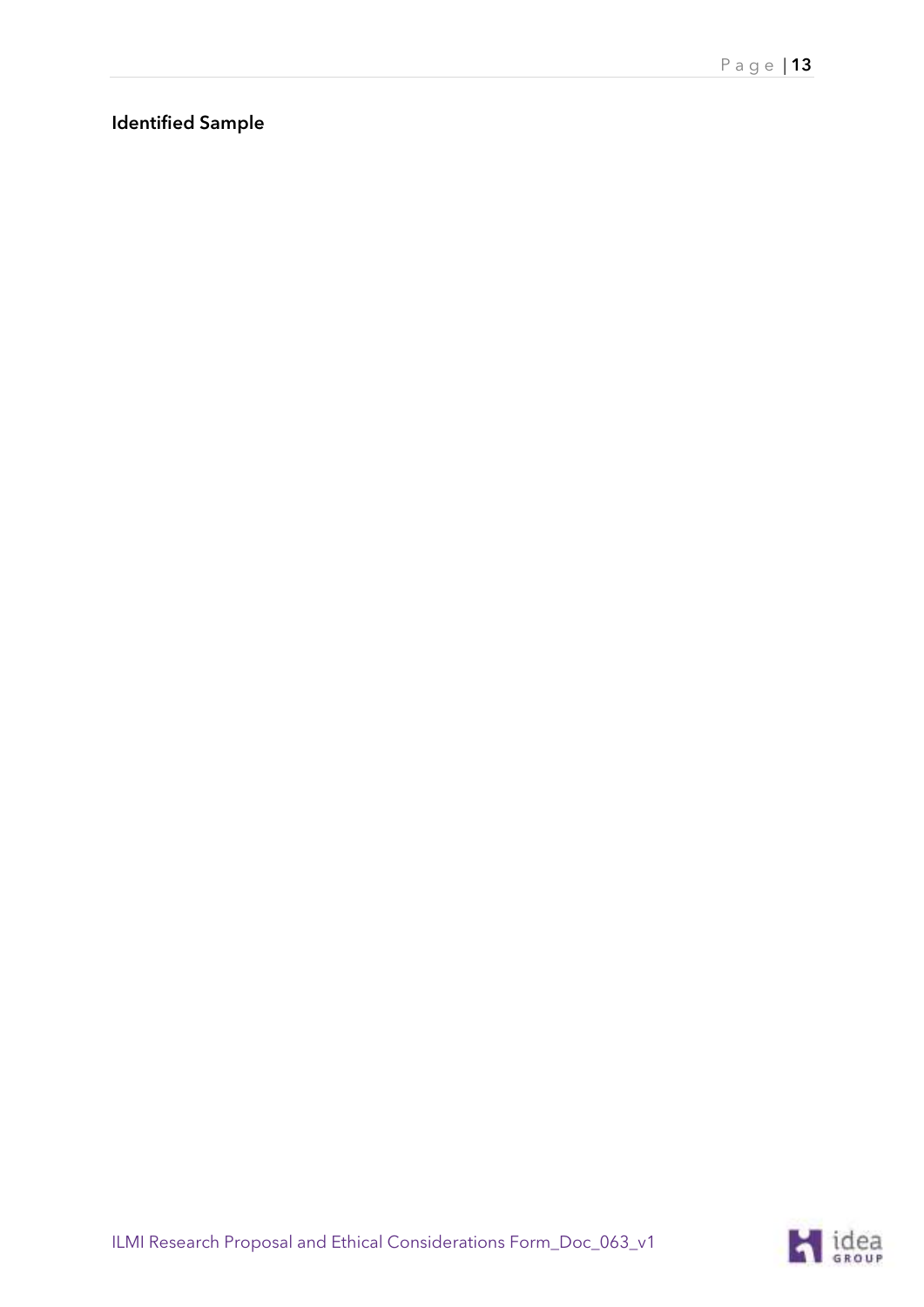### Potential Research Outcomes

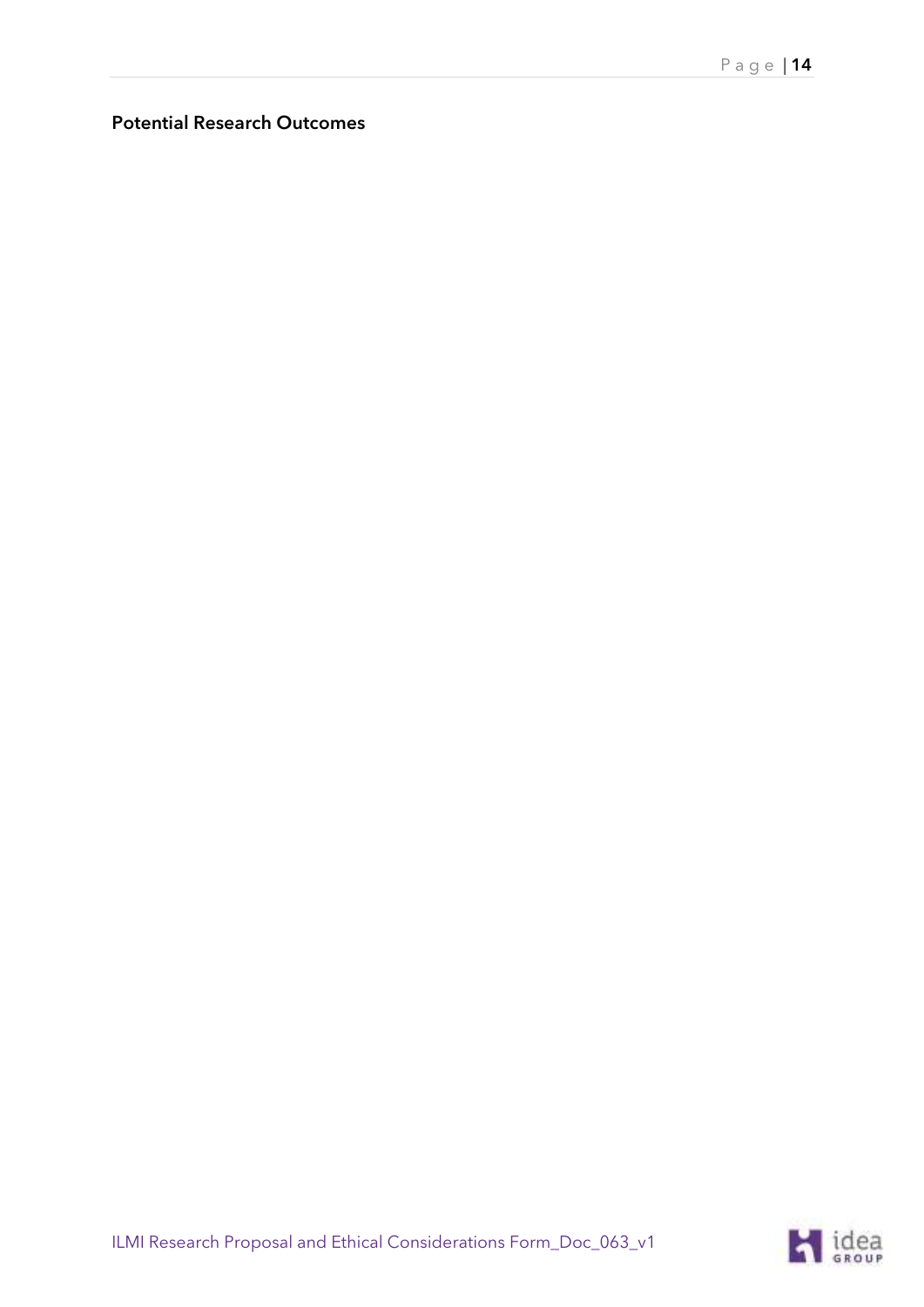# Bibliography

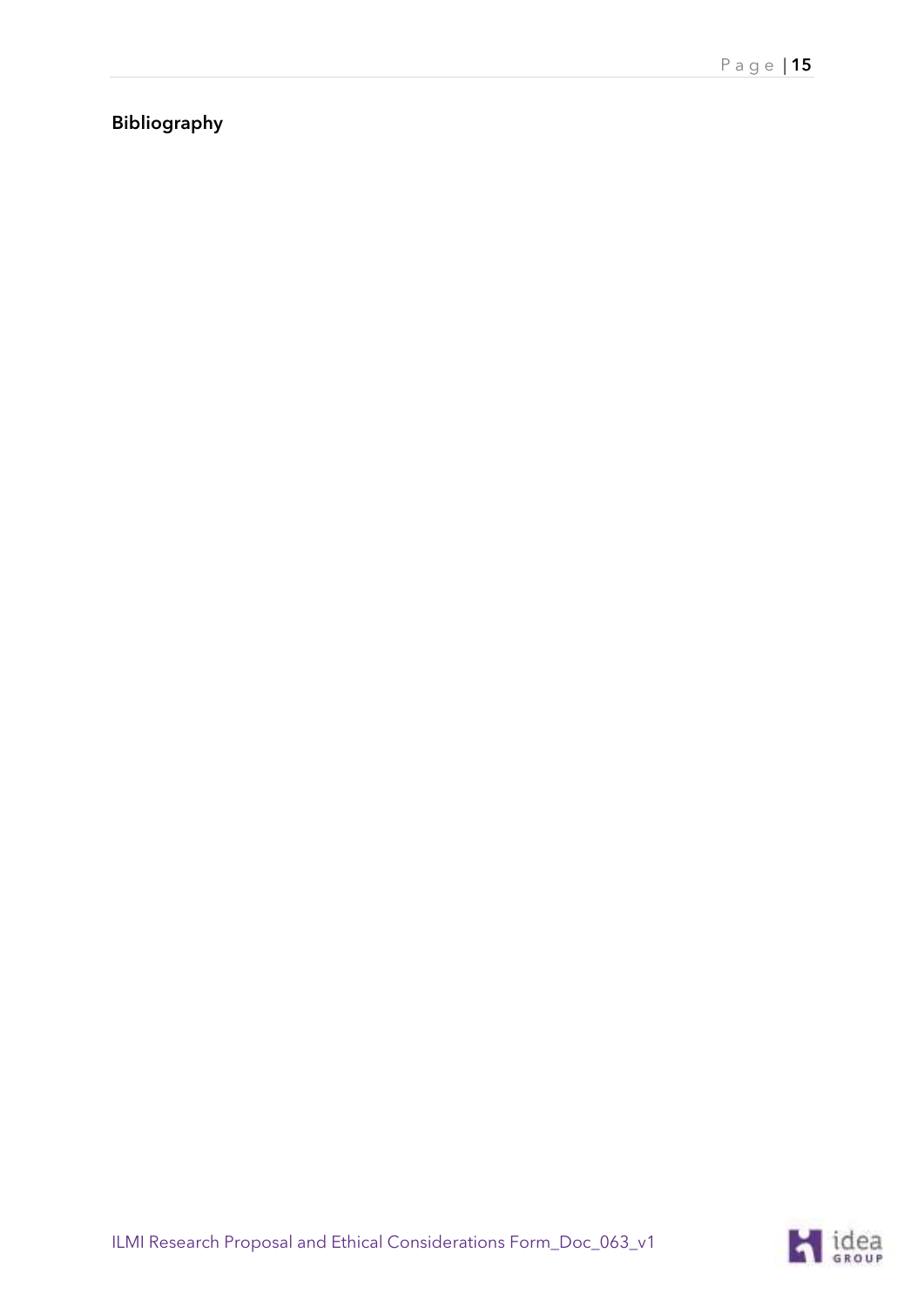# <span id="page-16-0"></span>3.0 Ethical Considerations

Please fill in the following sections in detail. If the section is not applicable to your study please write N/A.

### 1. Possible confidential personal data issues:

How will you ensure that;

- a. All personal or confidential data will be protected and never shared?
- b. Participants are kept anonymous?

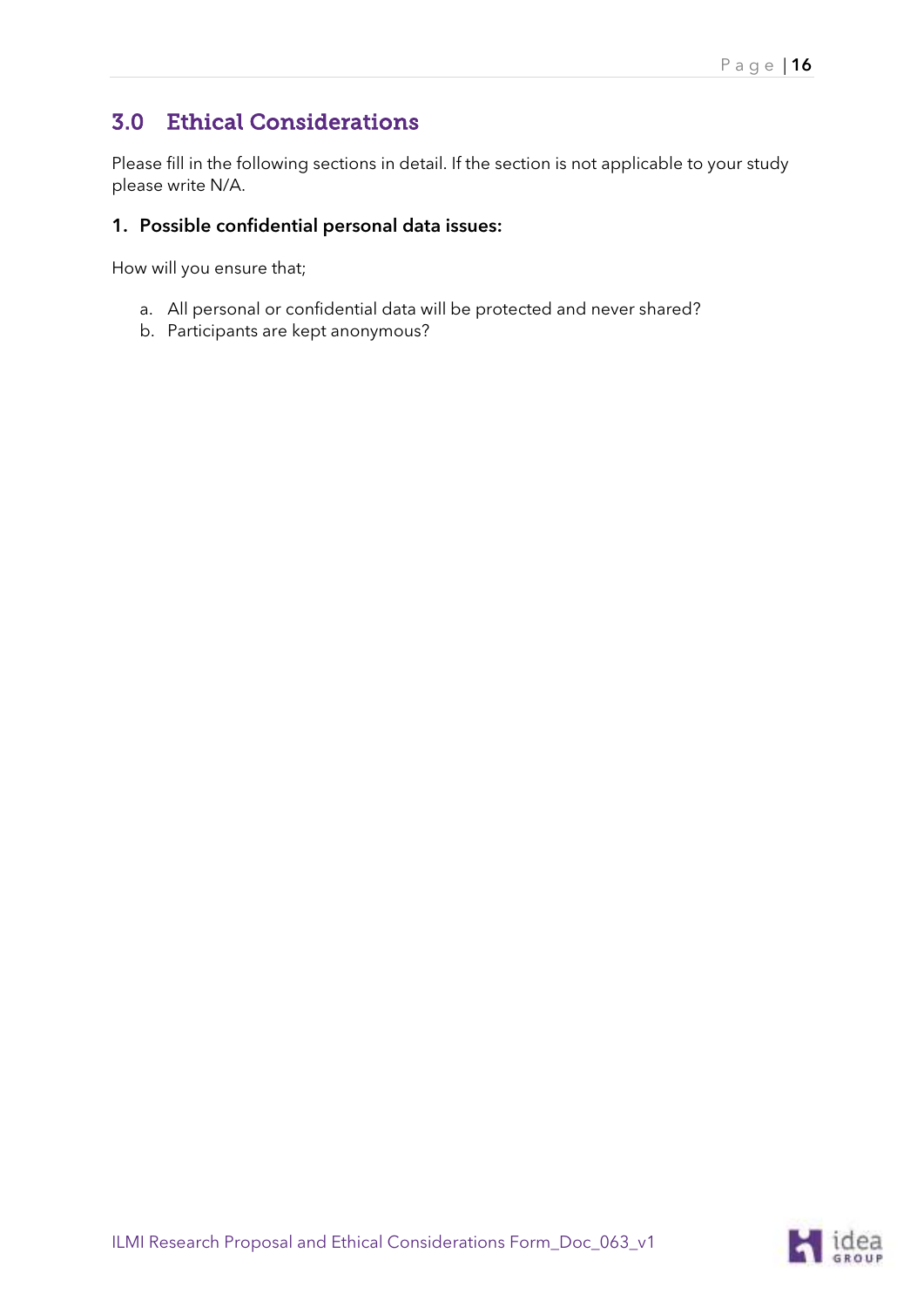### 2. Possibility of physical harm

How will you safeguard the safety of persons or animals during your research?

Is any Personal Protective Equipment (PPE) needed? If so, which?

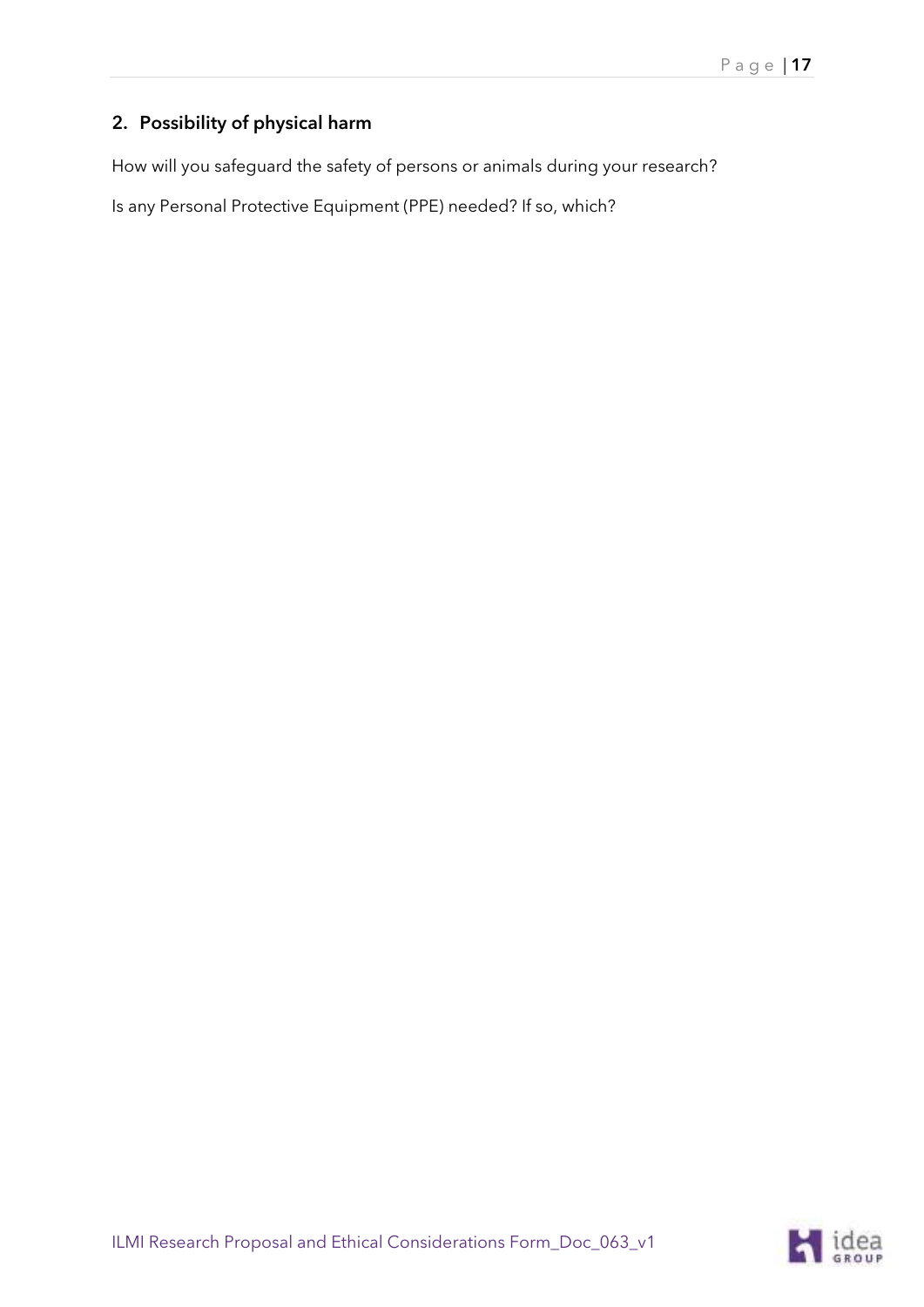### 3. Possibility of moral harm.

Will you be taking any steps to ensure that your research participants will not be morally offended?

How will you ensure the psychological, spiritual and cultural well-being of your participants are protected?

If applicable, how will you protect the interest and rights of vulnerable, minors, disabled, ethnic minorities or any other specific social groups participants?

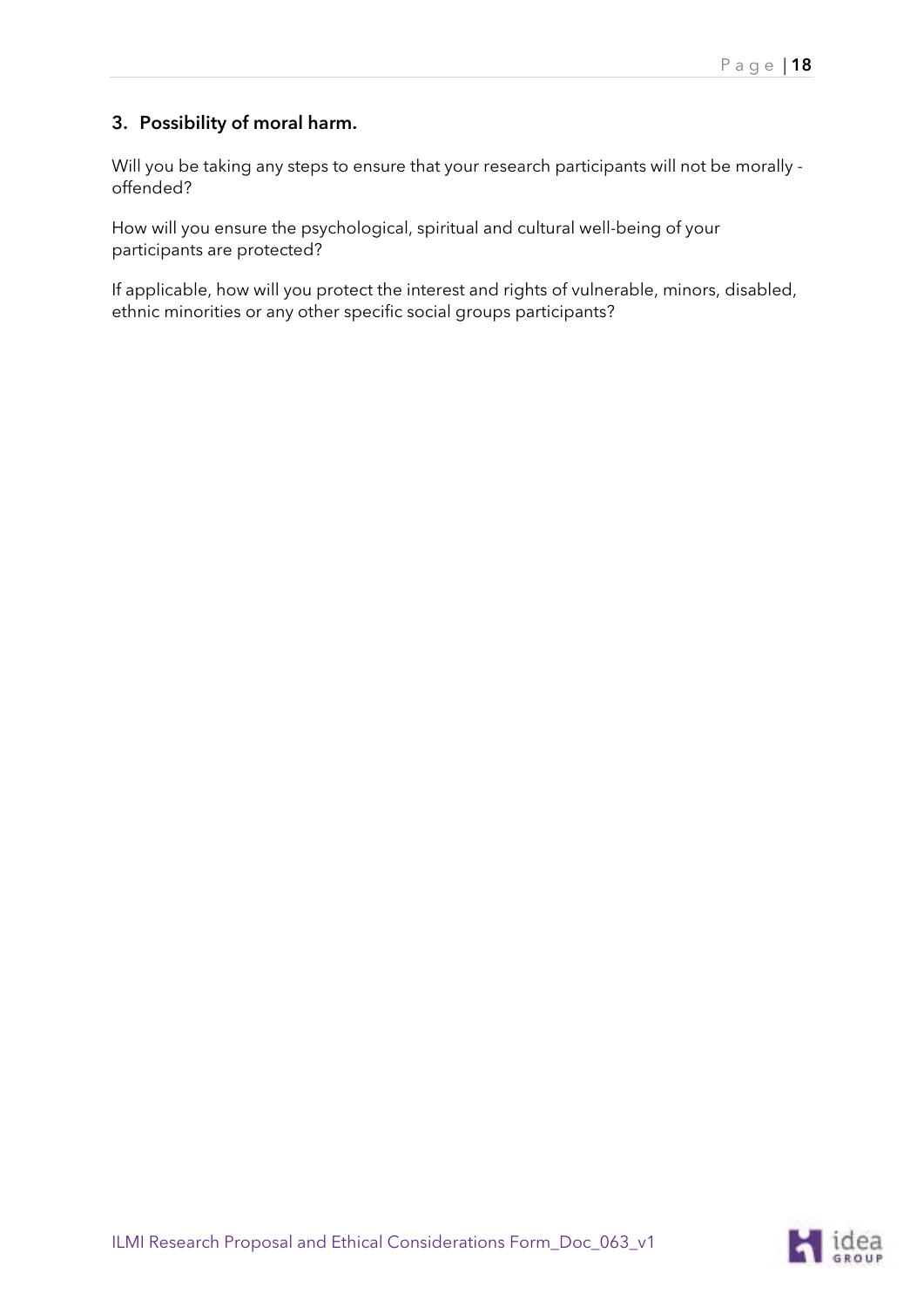### 4. Possibility of harm to the financial well-being of organisations

What steps will you take to ensure that organisations do not suffer any competitive disadvantage as a result of your research study?

How will confidential business ideas and data be safeguarded?

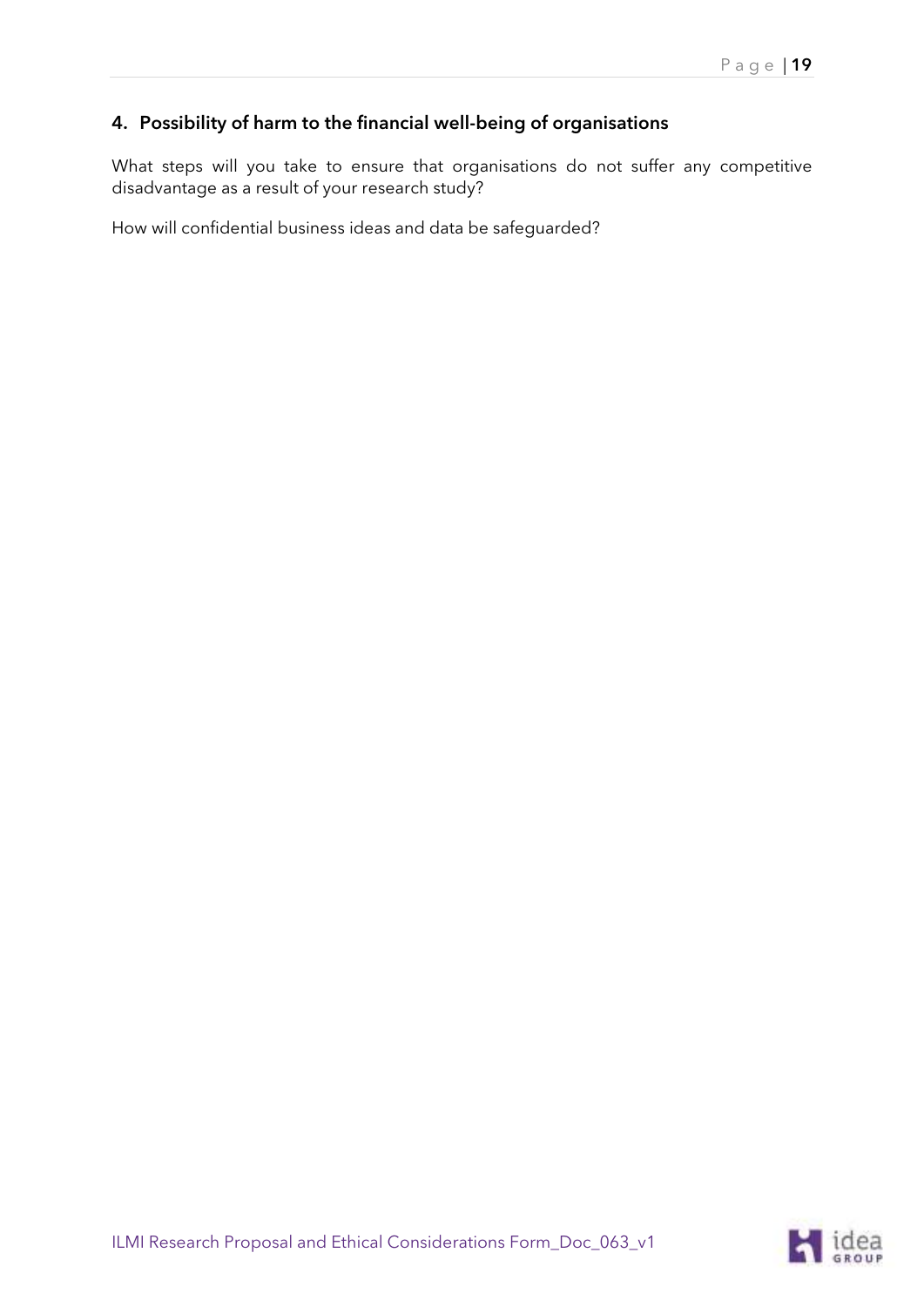# For Official Use by IREB Only:

| <b>Ethical consideration</b>  | Tick where appropriate | <b>Comments</b> |
|-------------------------------|------------------------|-----------------|
| All ethical issues resolved   |                        |                 |
| Possibility of ethical issues |                        |                 |

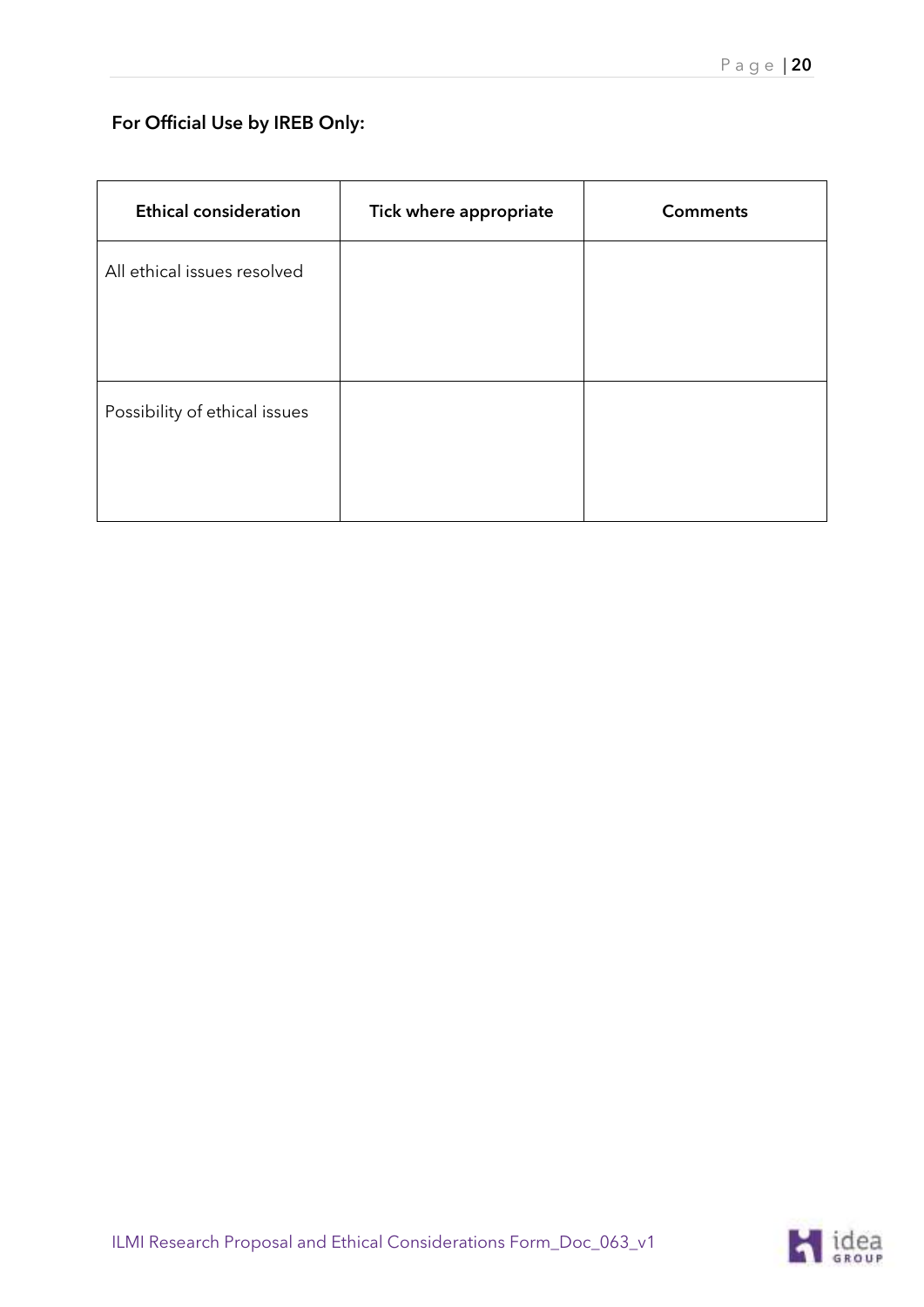# <span id="page-21-0"></span>4.0 Appendix 1 – Sample Participant Information Letter

#### Research Title:

I would like to invite you to participate in my research study. Firstly, it is imperative that you understand the aim and purpose of this research study. Please read the information below carefully. If there is anything which is not clear or you require further information, please feel free to ask. You are also free to discuss the matter with other persons.

\_\_\_\_\_\_\_\_\_\_\_\_\_\_\_\_\_\_\_\_\_\_\_\_\_\_\_\_\_\_\_\_\_\_\_\_\_\_\_\_\_\_\_\_\_\_\_\_\_\_\_\_\_\_\_\_\_\_\_\_\_\_\_\_\_\_\_\_\_\_\_\_\_\_\_\_\_\_\_\_\_\_

#### What is the purpose of the study?

During this research study I aim to…

#### Why have I been chosen?

You have been chosen because…

#### Is participation obligatory?

Participation is on voluntary basis. If you choose to participate in this study, you will be given a signed copy of this information sheet. You will also be given a consent form to read and sign in your own time.

#### What does my participation involve?

You will be given a questionnaire on…/You will be asked to answer questions in a focus group…/Your data will be used…

#### What are the risks involved in participation?

The risks associated with this research study are the same as those encountered in our daily lives…

#### Are there any benefits related to my participation?

By agreeing to participate in this study you will help contribute to…

#### What should I do if I have any concerns?

In case of any concerns, questions or issues please contact the researcher on (student's email address or contact number).

#### What about confidentiality?

Your personal details and all data collected during the research study will be strictly confidential and only accessible to the researcher. Any data/images will be used anonymously. Your privacy will be safeguarded according to the Gathering of Data Protection Regulation (GDPR) and the Malta Data Protection Act 2018.

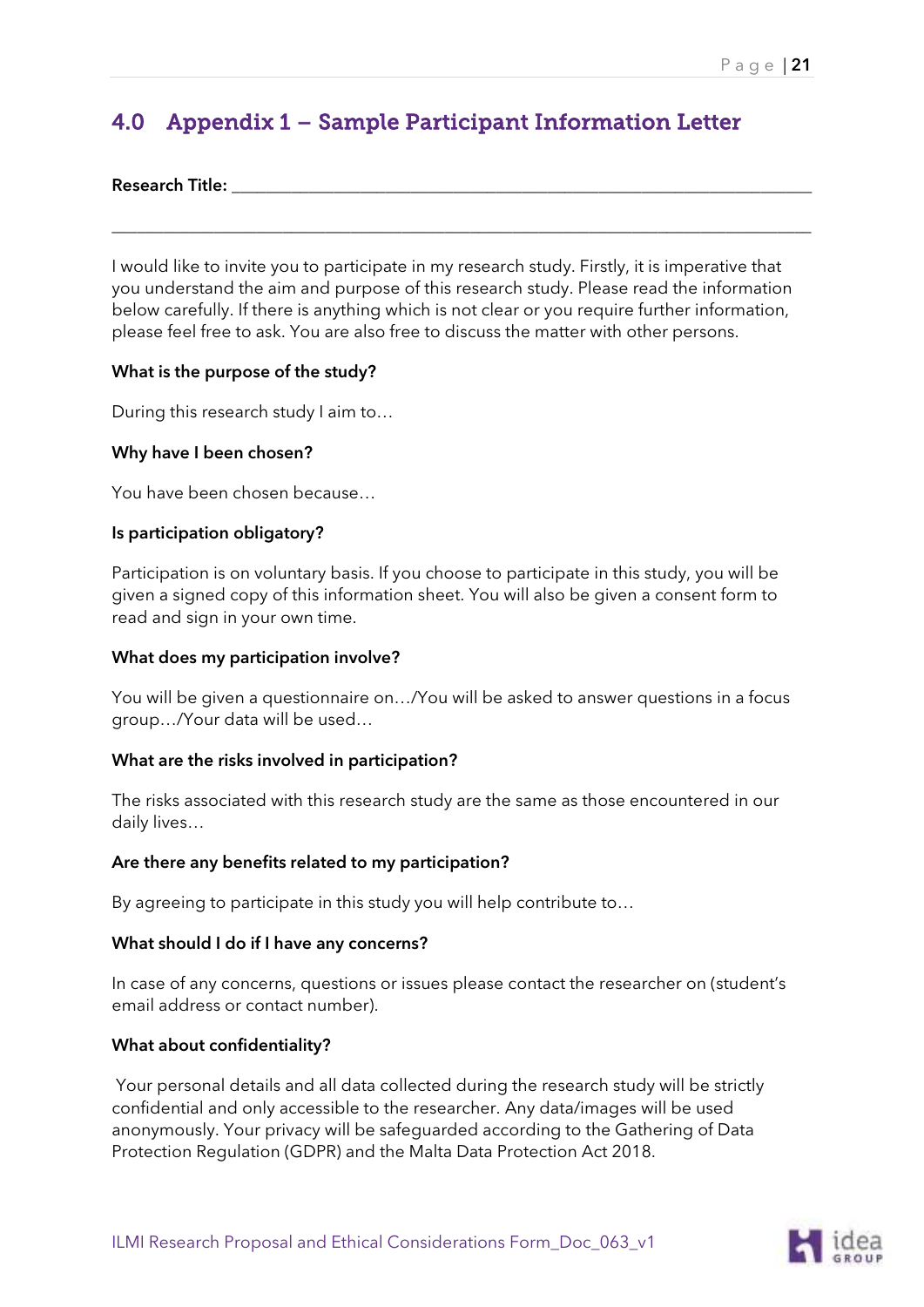#### What will happen to the results of the research study?

The results will be included in the dissertation for my Bachelor/Master in Science. in…. and used to make recommendations regarding…

#### Who is the research study organised by?

This study is being conducted as a partial fulfilment for the Bachelor/ Master in Science in…. with IDEA Leadership and Management Institute (ILMI). If you wish to verify this please contact [tamsin@ideamalta.com](mailto:tamsin@ideamalta.com) 

#### If I require further information who should I contact?

You can either contact me on (Student's email/contact number) or ILMI through email [tamsin@ideamalta.com](mailto:tamsin@ideamalta.com) 

I would like to take this opportunity to thank you for your interest in my research study.

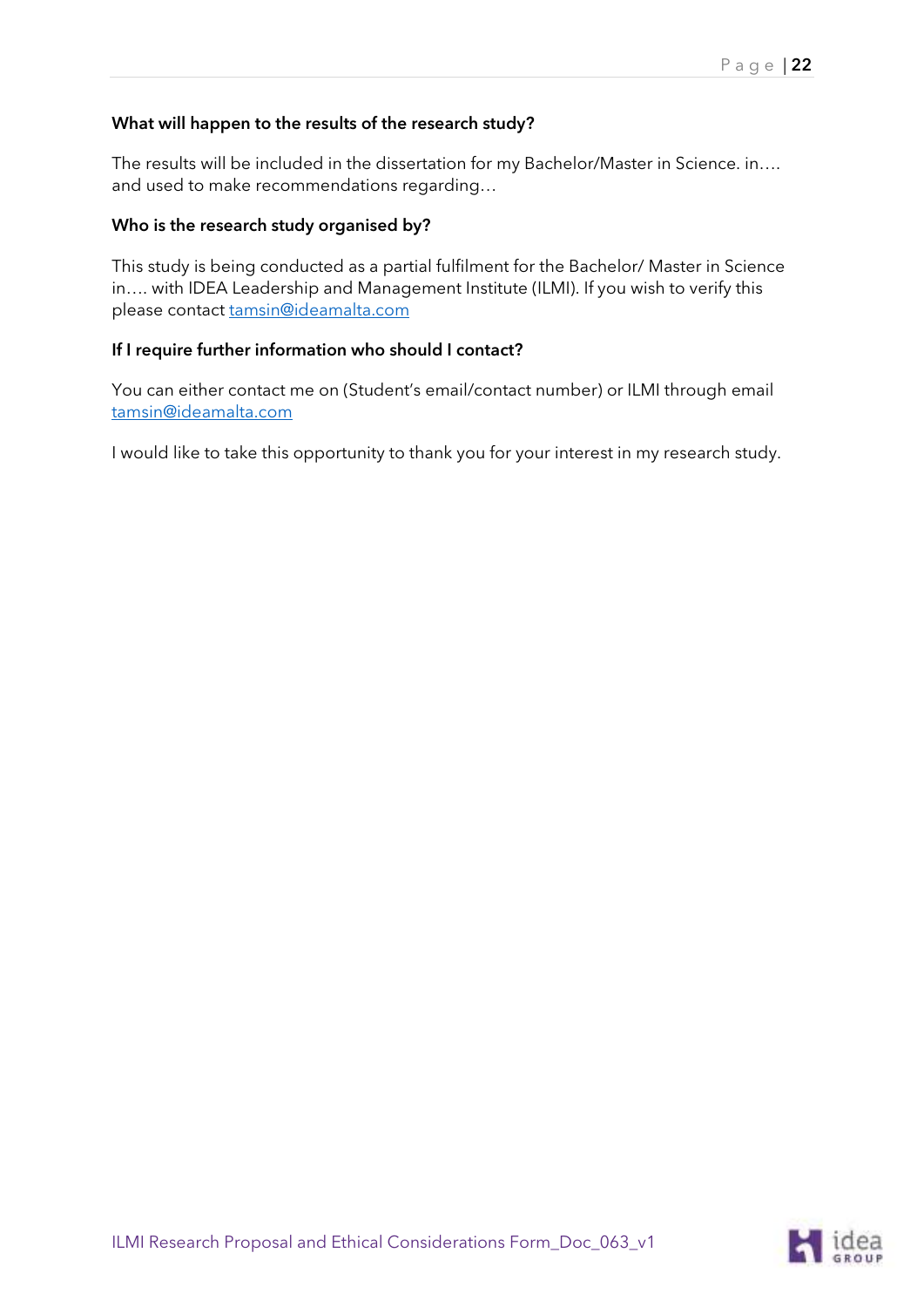# <span id="page-23-0"></span>5.0 Appendix 2 - Consent Form for One-to-One Interviews

- $\Box$ this research study out of my own free will.
- I am aware that my participation in the research study will last (ENTER TIME FRAME).
- I am aware that I can withdraw from the research study at any point with no consequences.
- I am aware that I can refuse to answer any question asked by the researcher with no consequence.
- I am aware that I can choose to have my data withdrawn from the research study at any point with no consequence and that these data will be destroyed.
- The nature and purpose of the study have been explained to me in writing and I have been given adequate time to read it and ask any questions regarding the research study.
- I know that my participation in this research study involves (BRIEFLY AND SIMPLY OUTLINE WHAT PARTICIPATION IN YOUR RESEARCH STUDY INVOLVES)
- I am aware that I have the right to access the information I have provided at any time while it is in storage.
- I am aware that there will be no direct benefit to me by participating in this research study.
- I am aware that this research study carries the same risk as those encountered in everyday life.
- I give permission for my interview to be audio-recorded.
- I am aware that any audio recording will be destroyed once the research study has been completed.
- I am aware that all safeguards will be taken to protect my privacy according to the Gathering of Data Protection Regulations (GDPR) and the Malta Data Protection Act 2018.
- I am aware that all information provided by me will be kept confidential.
- I am aware that my identity will remain anonymous. All the necessary steps to protect my identity will be taken by the researcher.
- I am aware that extracts from my interview may be quoted in the research study, as long as my identity remains protected.



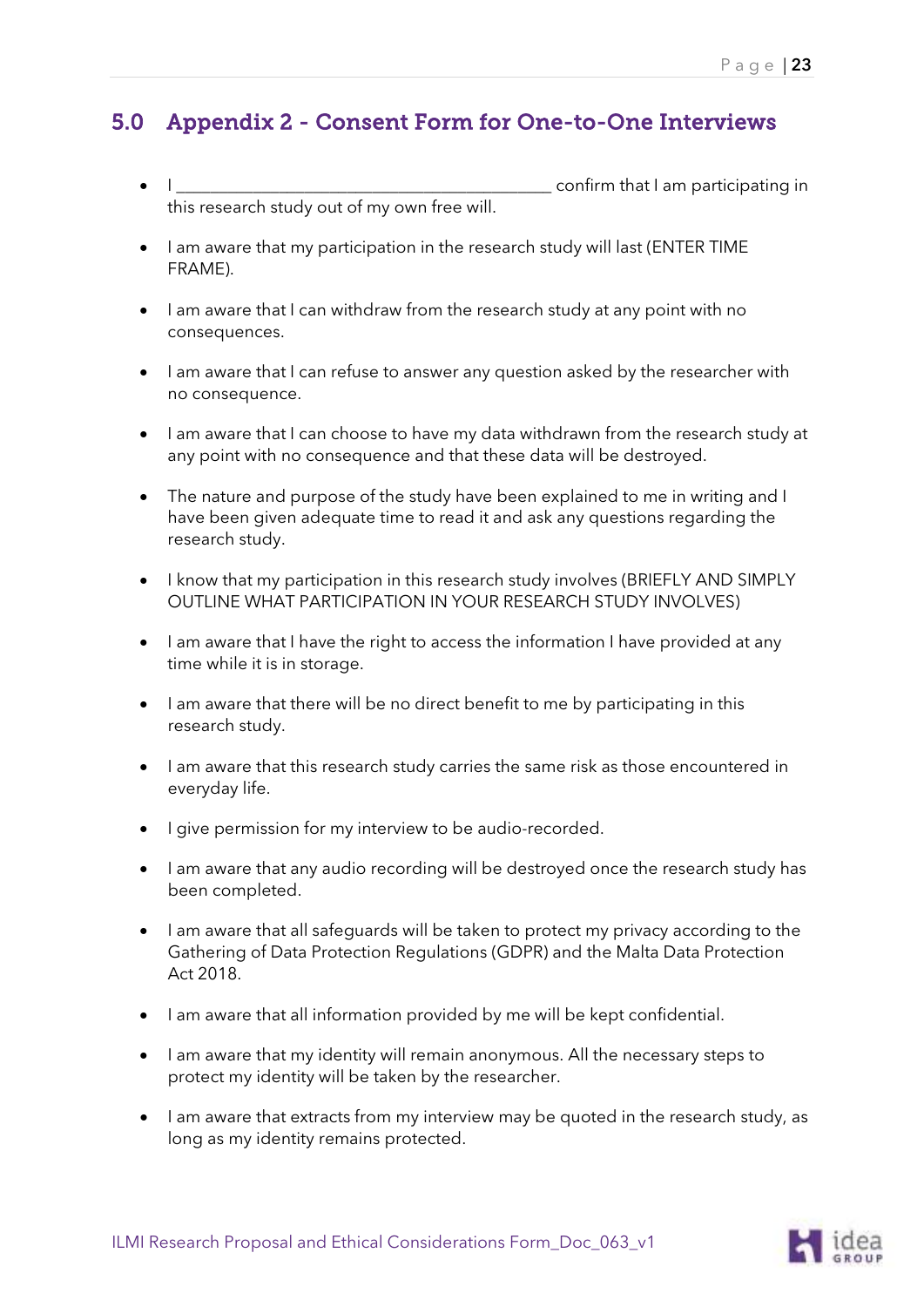- I am aware that my signed consent form(s) and audio recordings will be kept (ENTER LOCATION, SECURITY MEASURES, AND ANYONE WHO HAS ACCESS TO DATA) until marks are issued for the dissertation.
- I have been provided with information regarding IDEA Leadership and Management Institute (ILMI).
- I have been provided with the contact details of the researcher and I am aware that I can contact the researcher to seek further information.

Information about Research Participant

Signature Full Name (in caps) Date

\_\_\_\_\_\_\_\_\_\_\_\_\_\_\_\_\_\_\_\_\_\_\_\_\_ \_\_\_\_\_\_\_\_\_\_\_\_\_\_\_\_\_\_\_\_\_\_\_\_\_\_\_\_\_\_\_ \_\_\_\_\_\_\_\_\_\_\_\_\_\_\_\_\_\_\_\_

Information about Researcher

Signature Full Name (in caps) Date

\_\_\_\_\_\_\_\_\_\_\_\_\_\_\_\_\_\_\_\_\_\_\_\_\_ \_\_\_\_\_\_\_\_\_\_\_\_\_\_\_\_\_\_\_\_\_\_\_\_\_\_\_\_\_\_\_ \_\_\_\_\_\_\_\_\_\_\_\_\_\_\_\_\_\_\_\_

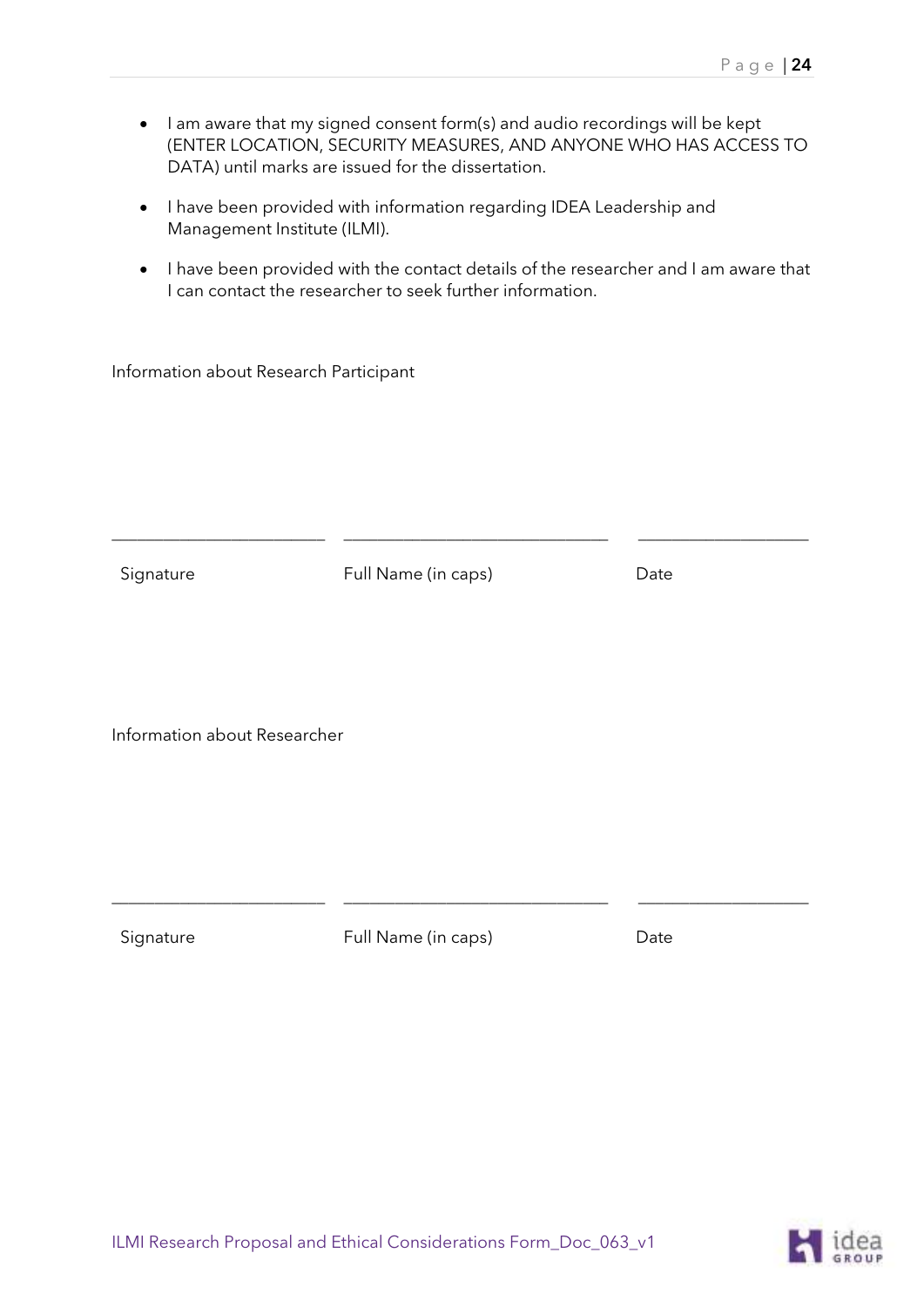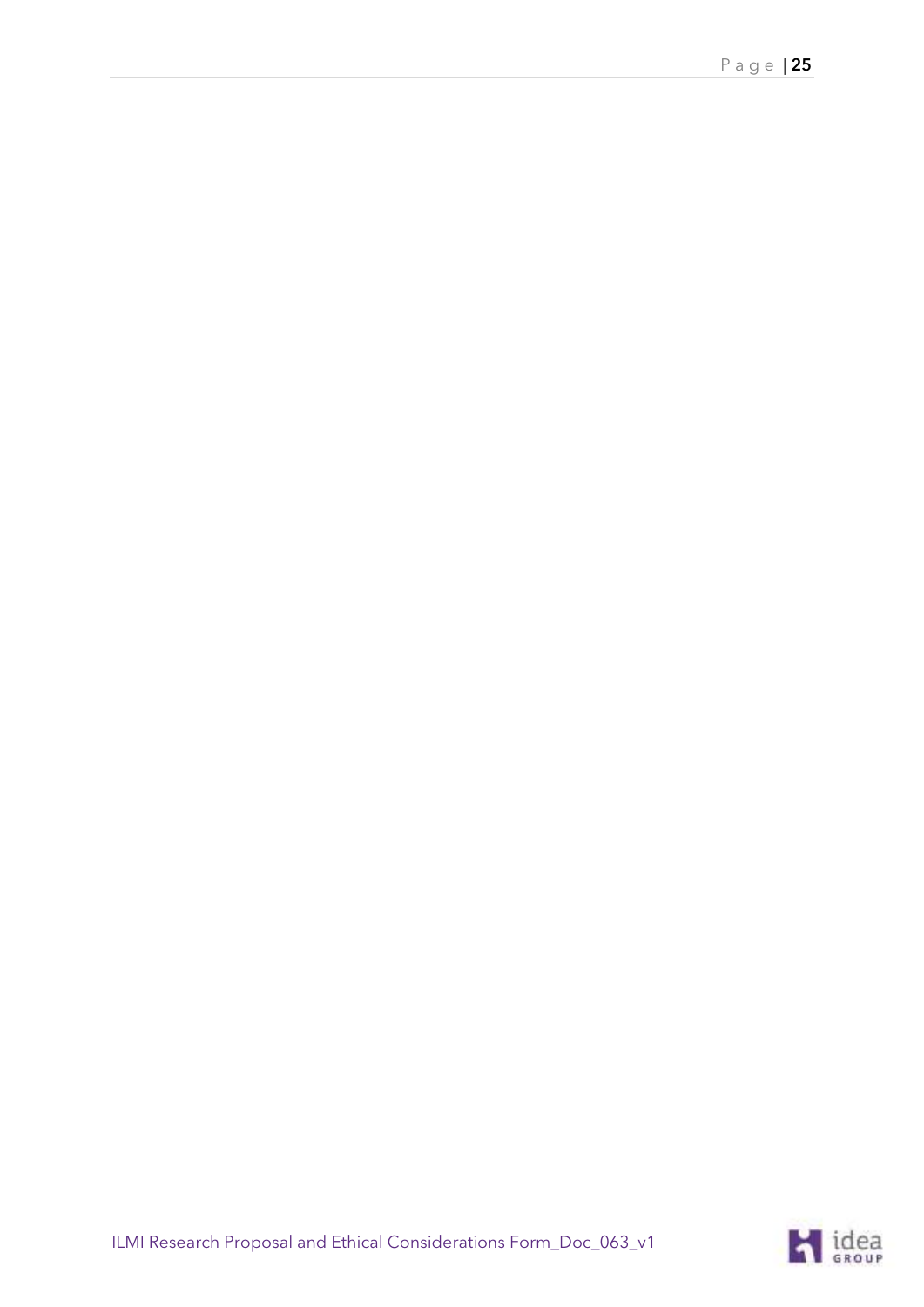## <span id="page-26-0"></span>6.0 Appendix 3 – Consent Form for Focus Groups

- $\parallel$   $\qquad \qquad$   $\qquad \qquad$  confirm that I am participating in this research study out of my own free will.
- I am aware that my participation in the research study will last (ENTER TIME FRAME).
- I am aware that I can withdraw from the research study at any point with no consequences.
- I am aware that I can refuse to answer any question asked by the researcher with no consequence.
- I am aware that I can choose to have my data withdrawn from the research study at any point with no consequence and that these data will be destroyed.
- The nature and purpose of the study have been explained to me in writing and I have been given adequate time to read it and ask any questions regarding the research study.
- I know that my participation in this research study involves (BRIEFLY AND SIMPLY OUTLINE WHAT PARTICIPATION IN YOUR RESEARCH STUDY INVOLVES)
- I am aware that I have the right to access the information I have provided at any time while it is in storage.
- I am aware that there will be no direct benefit to me by participating in this research study.
- I am aware that this research study carries the same risk as those encountered in everyday life.
- I give permission for my interview to be audio-recorded.
- I am aware that any audio recording will be destroyed once the research study has been completed.
- I am aware that all safeguards will be taken to protect my privacy according to the Gathering of Data Protection Regulations (GDPR) and the Malta Data Protection Act 2018.
- I am aware that all information provided by me will be kept confidential.
- I am aware that my identity will remain anonymous. All the necessary steps to protect my identity will be taken by the researcher.
- I am aware that extracts from my interview may be quoted in the research study, as long as my identity remains protected.